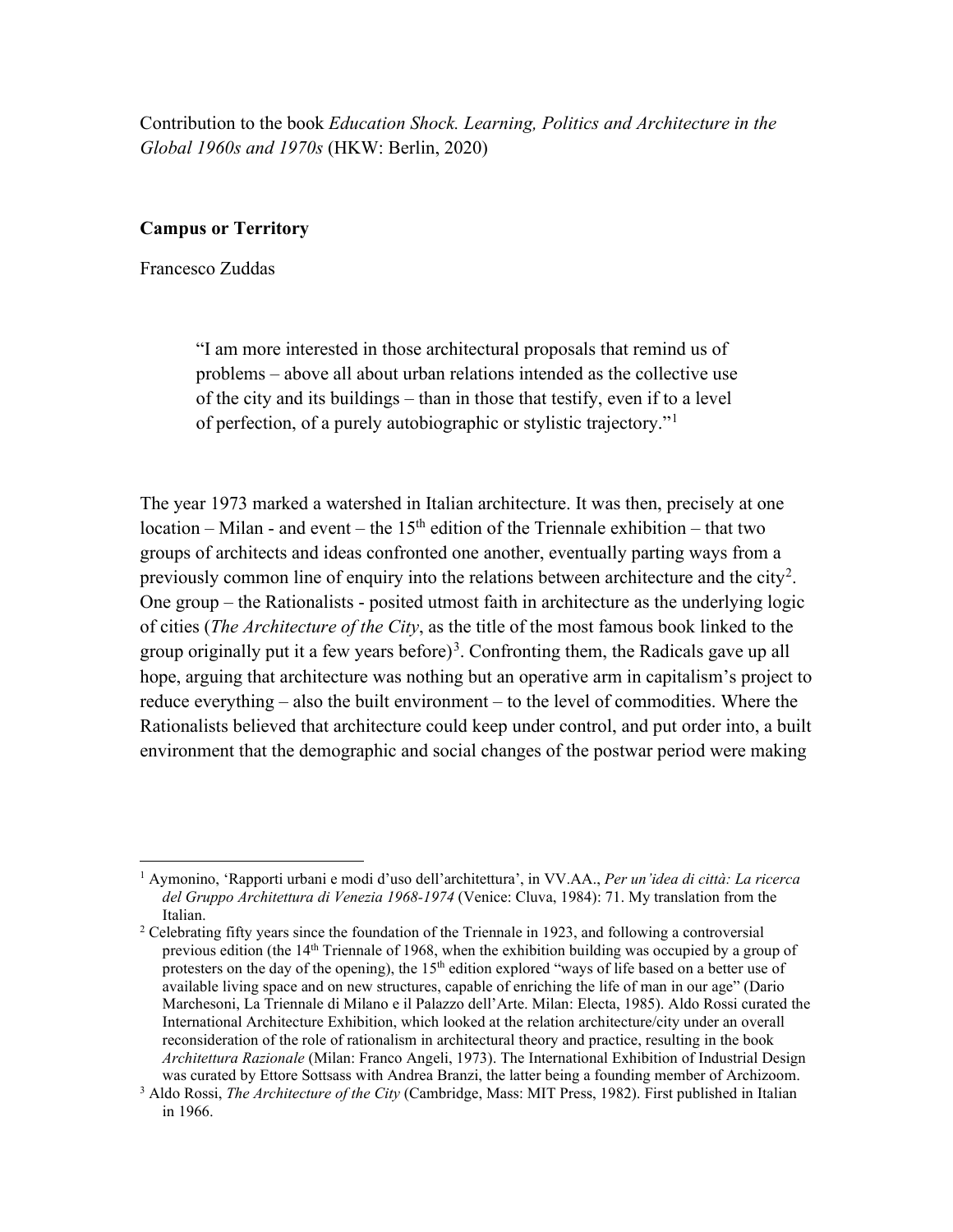increasingly disordered, no such thing was possible for the Radicals, who turned their back to architecture and found refuge in other media and scales of design<sup>[4](#page-1-0)</sup>.

The year 1973 was also a moment when many Italian architects were confronted with one major problem: the design of new environments for higher education and, with them, the reinvention of the Italian university<sup>[5](#page-1-1)</sup>. An international urgency that resulted in the many reform programmes throughout (in particular) the Western world, rethinking higher education played an important role in the split among the Rationalists and the Radicals, which was in fact anticipated in 1970-71 at a competition for the expansion of the University of Florence that saw the participation of adherents to both groups. The cover pages dedicated to the competition by the two magazines respectively linked to the Rationalist and Radical streams offer a clear visual summary of the split, with the site plan of Vittorio Gregotti's project on the cover of Controspazio – a statement of faith in architectural form - confronting the choice of Domus to use a collage by Gruppo 9999 that superimposed modern computers on a forest background in which Brunelleschi's dome was reduced to a fetish of architectural past times.

Besides these two images, another contrasting couple allows to understand how the architectural split connected to different "ideas of the university". Adhering to the requests of the brief of designing a new academic settlement for an outlying area in the Florentine territory, whilst embedding it within a wider master plan to reconfigure such territory, the project submitted by Carlo Aymonino and Costantino Dardi depicted the new university as an array of clearly defined architectural objects, orchestrating the spaces properly dedicated to higher education alongside schools, hotels, offices, exhibition spaces, health services, retail, and sport complexes. These were the components aimed to define a service armature catered to a vast regional territory, and elaborated on the idea of a *Città Territorio* that Aymonino and other Italian architects had been discussing since the early  $1960s^6$  $1960s^6$  $1960s^6$ .

This image of a university could not be farther away from the homogeneous and repetitive picture submitted by the architects collective Archizoom. Only a few months before being launched into international stardom at MoMA's exhibition *Italy: The New Domestic Landscape* (where the nickname of Radicals was also officialised), Archizoom were part of a Florentine avant-garde movement that had been questioning the

<span id="page-1-0"></span><sup>4</sup> In a recent recollection of those years, Andrea Branzi has described the Rationalists and Radical as two twins that were eventually separated. See Andrea Branzi, *Una generazione esagerata: Dai Radical italiani alla crisi della globalizzazione* (Milano: Baldini & Castoldi, 2014).

<span id="page-1-1"></span> $<sup>5</sup>$  For a general discussion of the Italian architectural response to higher education reform in the 1960s-70s</sup> see Francesco Zuddas, *The University as Settlement Principle: Territorialising Knowledge in Late 1960s Italy* (Routledge: Oxon and New York, 2020)

<span id="page-1-2"></span><sup>6</sup> See Carlo Aymonino et al., *La città territorio: Un esperimento didattico sul centro direzionale di Centocelle in Roma* (Bari: Leonardo da Vinci, 1964).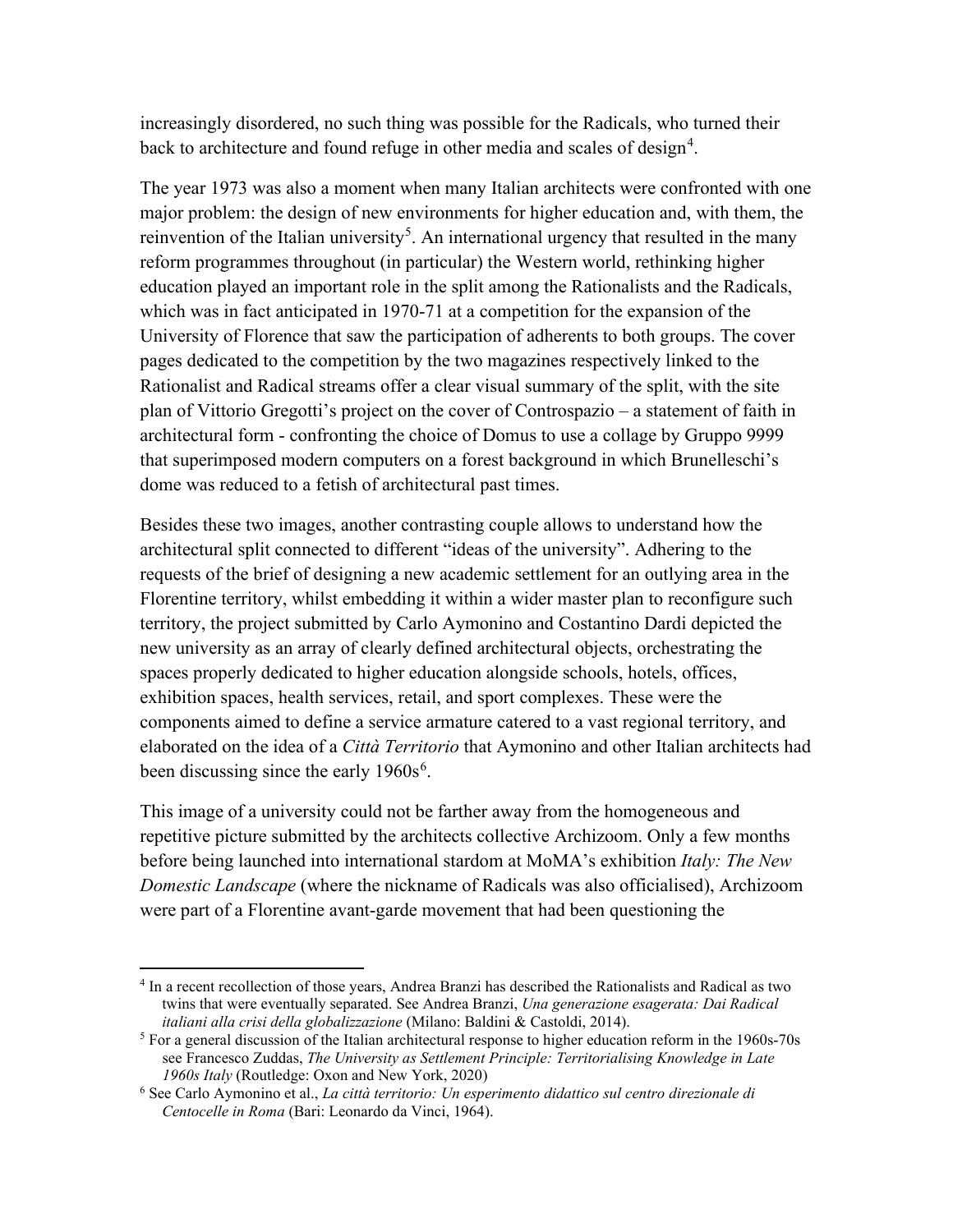disciplinary bases of design and architecture since its inception, in  $1966^7$  $1966^7$ , and that included among others the mentioned Gruppo 9999, Superstudio and UFO. The competition entry for the University of Florence served Archizoom as a testing ground for the ideas expressed in their most famous proposal, No-Stop City, which was published almost concomitantly to the submission date $8$ . No-Stop City described the architecture/city nexus in a time of advanced capitalism, claiming that the city had become a pervasive condition against which architecture could no longer exert any controlling role. The drawings for the University of Florence illustrated this argument by erasing any index of architecture as an enclosing apparatus, and reducing spatial configuration to a never-ending surface populated by free-floating furniture and basic services. Tables, chairs, and bookshelves that were still bound within the walls of Aymonino and Dardi's idea of the university, were set free to roam on an "informational field" by Archizoom, providing an image that was simultaneously the critique and hopedfor modification of the existing situation of late capitalist society. For Archizoom, information under advanced capitalism could only be everywhere, because human inhabitation had gone beyond the city/countryside dichotomy, making the city itself into a pervasive territorial condition. Yet, at the same time, information was prevented from being everywhere exactly because its institutionalised spaces still confined it within four walls – the walls of a school, or of a university institute.

Concentration and dispersion are the obvious poles respectively embodied by the two proposals for Florence, but in both cases what was at stake was not just a matter of defining the best possible configuration for a specific problem – higher education. The latter was rather an excuse, or a trigger, for the architects to reflect on the very theoretical premises of architecture and the city as collective practices. More than two opposed visions of the university, and more than two opposed stylistic trajectories, the two drawings for Florence speak of contrasting, but ultimately similarly radical, arguments about how architecture could, or could not, aspire to represent society - the first being positive about it, the second much more sceptical. Education and learning, crucial spheres of human life that were internationally put under critical scrutiny at the turn of the 1960s and 1970s, were instrumental for pushing the two arguments through, because they called into question the dichotomy between freedom and imposition that was at the core of the social protests of the period (which, in turn, found a main stage exactly inside the spaces of higher education, from Berkeley to La Sorbonne and La Sapienza).

However, it would be incorrect to ascribe the two positions and their authors to sharpedged opposites - that is, to oppose the advocates and detractors of freedom. It would be

<span id="page-2-0"></span><sup>7</sup> For a comprehensive study of Archizoom see Roberto Gargiani, *Archizoom Associati, 1966-1974:* 

<span id="page-2-1"></span><sup>&</sup>lt;sup>8</sup> Archizoom, 'No-Stop City. Residential Parkings, Climatic Universal System', *Domus*, no. 496 (March 1971): 49–54.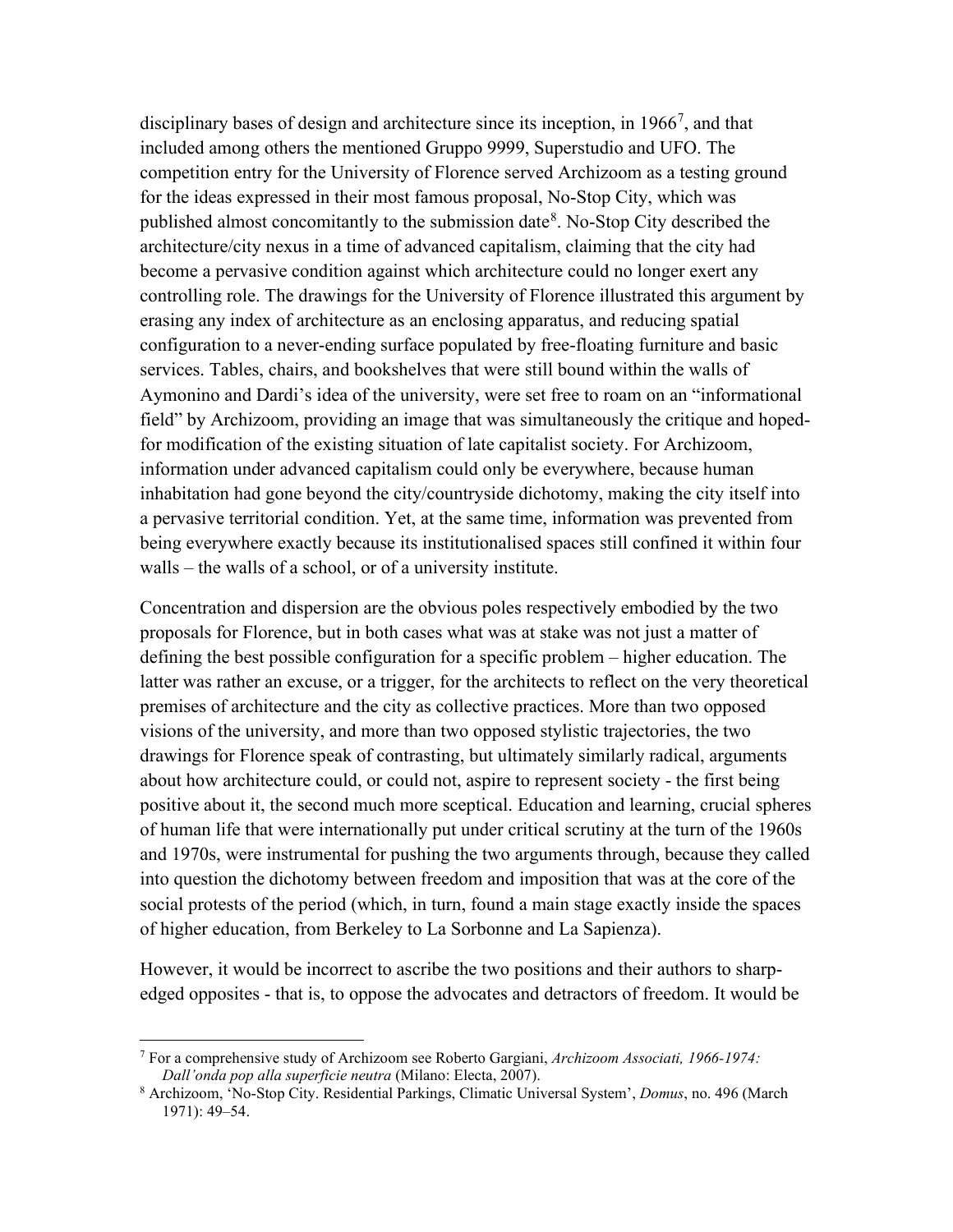wrong, that is, to interpret their drawings as representing the contrast of top-down imposition (Aymonino and Dardi) and free-will learning (Archizoom). If anything, both groups aligned on similar lines of reasoning and political ideologies aimed to define strategies of liberation from the discriminatory practices lying at the core of capitalist accumulation. At stake in the Florence competition, then, was a problem that went much beyond the specifics of the brief. Such wider ambition was actually embedded in the brief itself, which left ample scope to the participants to reflect on vast territorial change to be initiated by building a new university settlement outside Florence's old core. Put slightly differently, the real problem posed by the competition, and reflected in the entries, was how to conceive of the city as a pedagogical issue, or how to approach the built environment as the embodiment of a fundamental problem about learning. Understood in this way, the two proposals were two sides of the same coin, both arguing for a disruption of the status quo of learning as one among many aspects of life that capitalism intended to control in quantitative terms. Moreover, both were critiques to the dominant way of thinking about education as the result of a life spent inside the controlled and safe haven of a campus.

In fact, the Italian universities were talked about not as campuses, but as territories. Among the most uttered words in the Italian postwar architectural debate, "territory" was being used in the early 1970s as the antonym of "campus", which in turn was widely accused and refused among the Italian architects who took part in the rethinking of universities. For Aymonino and Dardi, the campus was a "symbol of introverted, elitist education, certainly anachronistic for the current society"<sup>[9](#page-3-0)</sup>, while Giancarlo De Carlo saw it as a place of "privatisation, even when the institution is a public one, because its services can be accessed only by a limited group and nobody else $"^{10}$  $"^{10}$  $"^{10}$ . More extreme criticism came from Giuseppe and Alberto Samonà, participants in the competition for the design of the University of Cagliari (1971-72), who opposed the idea of building "a zoo for teachers and students located within an area of 400 hectares*"*[11](#page-3-2)*.* Most laconic of all, perhaps, was Italo Insolera and Pierluigi Cervellati's declaration: "no to the concentration campus"<sup>12</sup>.

As is often the case, though, the passage from words to drawings was not a linear one, nor one without contradictions. In some examples, the drawings almost linearly mirrored the proclaims. It is the case of Cervellati and Insolera, whose refusal of the concentration

<span id="page-3-0"></span><sup>9</sup> Carlo Aymonino, Costantino Dardi, et al., *Concorso internazionale per la sistemazione dell'Università di Firenze. Relazione. Ariella* (Florence, 1971): 7. Università Iuav di Venezia – Archivio Progetti, Fondo

<span id="page-3-1"></span><sup>&</sup>lt;sup>10</sup> Giancarlo De Carlo, 'Il territorio senza università', *Parametro*, 21-22 (1973): 38.

<span id="page-3-2"></span><sup>11</sup> Giuseppe Samonà et al., *Concorso nazionale per il piano urbanistico di sistemazione della sede dell'Università di Cagliari. Relazione illustrativa* (Cagliari, 1972): 15-16. Università Iuav di Venezia –

<span id="page-3-3"></span><sup>&</sup>lt;sup>12</sup> Pier Luigi Cervellati and Italo Insolera, 'Aquarius', *Urbanistica*, 62 (April 1974): 56. My translation from the Italian.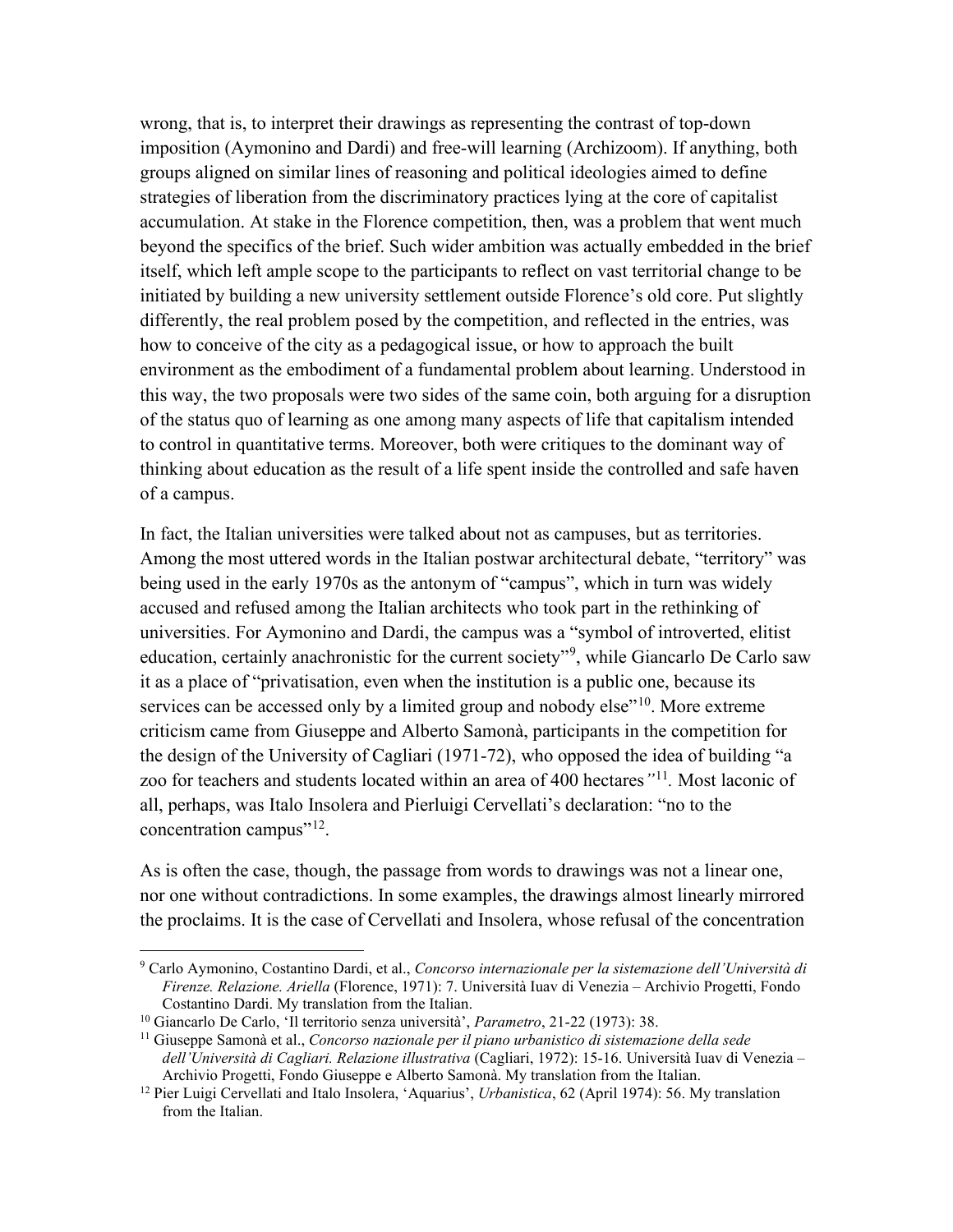campus matched their proposal not to build what the competition was asking (a new academic pole in the outskirts of Florence), as well as their drawings depicting the university not as a compound for specialists, but as a place of debate open to anyone and embedded in the city: a university defined as just an assembly under a big roof. Notwithstanding the conundrum of understanding their drawings as projects (that is, proposed scenarios) or representations of the existing situation, the logical connection of drawings and words also applies to Archizoom, whose description of an infinite urbanised landscape was, in fact, evoked mostly *per immagini*.

When it comes to a proposal like that of Aymonino and Dardi, however, doubts populate the mind of the observer. How are those neatly defined and bounded shapes, mostly represented from the top-down, not a message about keeping learning within some form of enclosure? Yet, despite their apparent traditionalism, even such proposal would have made for a rupture – a shock - as radical as that drawn by the Radicals. At least, it represented a clear departure from the status quo of the Italian university, an institution that, still in the early 1970s, survived with its old-fashioned power structures  $-$  a disaggregated congeries of atoms set against one another within a pyramid with no clear apex, as Giancarlo De Carlo described it<sup>13</sup>. The crucial aspect of projects like Aymonino and Dardi's, is not found in a more rational concentration of a university, hence of learning, in space. Rather, their *reason d'etre* implies a fundamental lament of a wider scope, a desperate cry about the dying status of the public city under the blows or private speculation. Sitting alongside similar proposals, often authored by other so-called Rationalists – Vittorio Gregotti above all<sup>[14](#page-4-1)</sup> - the gigantism and formalism of Aymonino and Dardi's proposal for Florence sent out a message of hope about the possible survival of a public sphere as the core of urbanity. This was depicted through a purposelyexaggerated scaling up of the academic buildings and their neighbouring service structures – an alternative type of exaggeration from the unstoppable landscapes drawn by Archizoom.

The discussion about these two chosen examples extends more generally to many of the projects for universities produced by the Italian architects in the early 1970s. If there is anything peculiar to the way in which Italian architecture responded to the renovation of higher education, it is that it was one occasion when a specific problem of political and social magnitude triggered discussion on the agency of the architectural project. Put in other words, speaking about learning, higher education, and universities, was interpreted as a way to speak about the city, and about architecture's role in relation to the city. Rather than for the inventions they might, or might have not, proposed within the four

<span id="page-4-0"></span><sup>13</sup> See Giancarlo De Carlo, *La piramide rovesciata* (Bari: De Donato, 1968); *Pianificazione e disegno delle università* (Roma: Edizioni universitarie italiane, 1968).

<span id="page-4-1"></span><sup>14</sup> See Italo Rota, ed., *The Project for Calabria University and Other Architectural Works by Vittorio Gregotti* (Milan: Electa International, 1979). See also Francesco Zuddas, The Idea of the Università', *AA Files*, 75 (2017): 119–31.